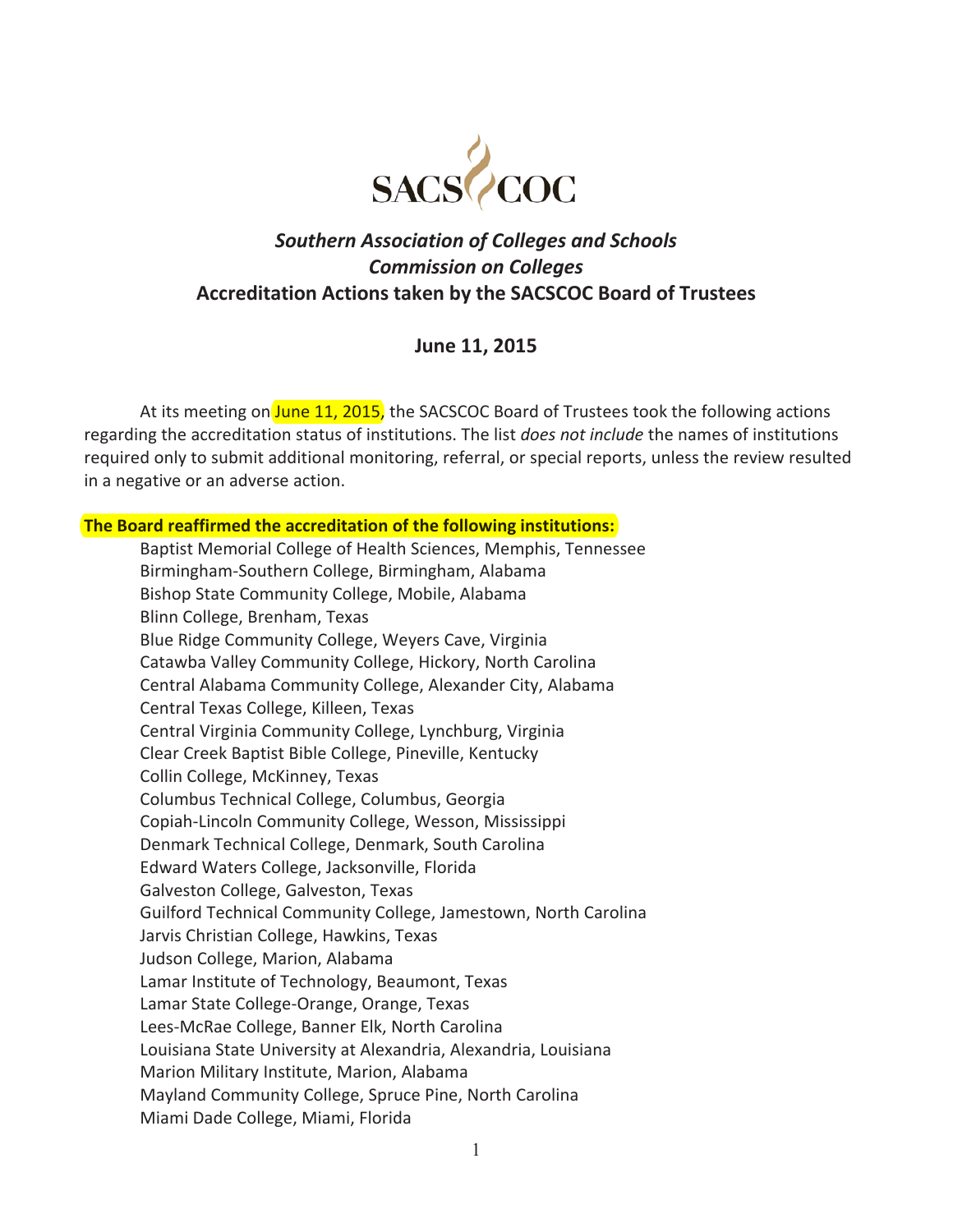Mid-Atlantic Christian University, Elizabeth City, North Carolina North Florida Community College, Madison, Florida Northeast Alabama Community College, Rainsville, Alabama South College, Knoxville, Tennessee Southwest Tennessee Community College, Memphis, Tennessee Stanly Community College, Albemarle, North Carolina State College of Florida, Manatee-Sarasota, Bradenton, Florida Tallahassee Community College, Tallahassee, Florida Texas State Technical College-Harlingen, Harlingen, Texas Texas State Technical College-West Texas, Sweetwater, Texas Wake Technical Community College, Raleigh, North Carolina Wallace State Community College, Hanceville, Alabama Watkins College of Art, Design & Film, Nashville, Tennessee Wilson Community College, Wilson, North Carolina Wiregrass Georgia Technical College, Valdosta, Georgia

**The Board reaffirmed the accreditation of the following institution and removed it from sanction:**

Cleveland State Community College, Cleveland, Tennessee (*Removed from Warning*)

**The Board granted initial accreditation as a separate entity to each of the following institutions:** 

 Southern University Law Center, Baton Rouge, Louisiana (Level V) The University of Tennessee Health Science Center, Memphis, Tennessee (Level VI)

#### **The Board granted candidacy status to the following institution**

*(Candidacy is effective June 11, 2015)***:**  Oconee Fall Line Technical College, Sandersville, Georgia (Level I)

#### **The Board authorized a Candidate Committee visit to the following institution:**

Northeast Lakeview College, Universal City, Texas (Level I)

# **The Board accredited the following member institutions at a new or a more advanced degree level:**

Athens State University, Athens, Alabama

Moved from Level II to Level III offering the Master of Science in Global Logistics and Supply Chain Management *(Effective: January 2016)*

Bainbridge State College, Bainbridge, Georgia

Moved from Level I to Level II offering the Bachelor of Science with a major in Management *(Effective: Fall 2015)*

Georgia Military College, Milledgeville, Georgia

Moved from Level I to Level II offering the Bachelor of Applied Science in Supervision and Management, and in Business Management *(Effective: October 2015)*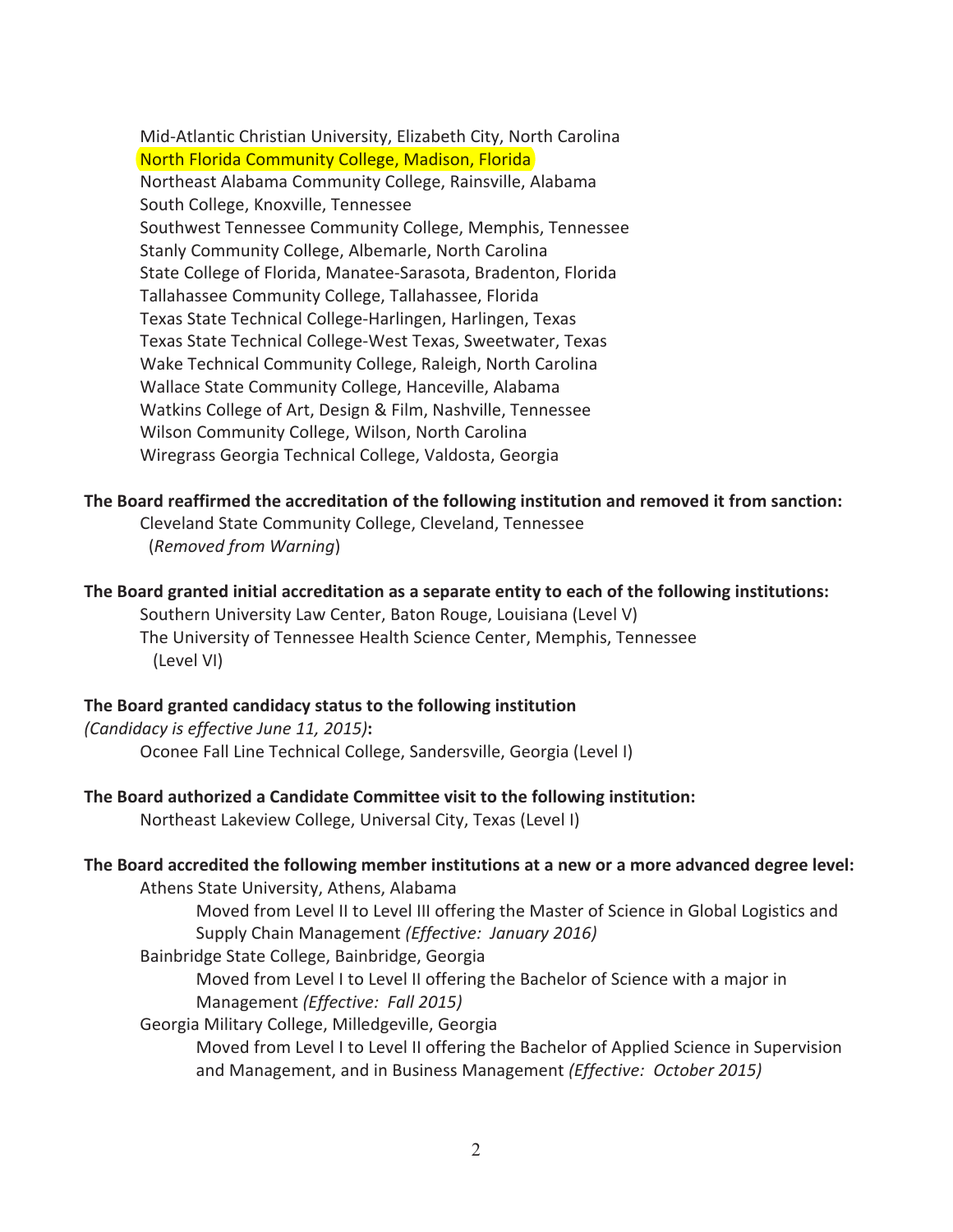Jefferson College of Health Sciences, Roanoke, Virginia

Moved from Level III to Level V offering the Doctor of Health Sciences, Doctor of Nursing Practice, and Doctor of Occupational Therapy *(Effective: Fall 2016)*

Milligan College, Milligan College, Tennessee

 Moved from Level III to Level V offering the Doctor of Ministry *(Effective: July 2015)*

Wayland Baptist University, Plainview, Texas

 Moved from Level III to Level V offering the Doctor of Management *(Effective: August 2015)*

#### **The Board approved the following substantive changes:**

Erskine College, Due West, South Carolina

Approved the online delivery of the Master of Arts in Theological Studies *(Effective: Fall 2015)*

Keiser University, Ft. Lauderdale, Florida

Approved the acquisition of an off-campus instructional site—Northwood University *(Effective: July 2015)*

## Lord Fairfax Community College, Middletown, Virginia

Approved the following competency-based direct assessment programs: Associate of Applied Science in Health Information Management; Associate of Applied Science in Information Systems Technology; Certificate in Office Systems Assistant, in Cyber Security, in Hospital Facility Coding, in Information Processing Technician, and in Networking Specialist

*(Effective: August 2015)*

## **The Board accepted the prospectus for merger/consolidation of the following institutions:**

South College, Knoxville, Tennessee

Accepted the prospectus for the merger/consolidation of South College and South College-Asheville

#### **The Board approved the merger/consolidation of the following institutions:**

Milligan College, Milligan College, Tennessee

The merger/consolidation of Milligan College and Emmanuel Christian Seminary, Johnson City, Tennessee *(Effective: July 2015)*

Southwest Georgia Technical College, Thomasville, Georgia

The merger/consolidation of Southwest Georgia Technical College with Moultrie Technical College, Moultrie, Georgia, to be called Southern Regional Technical College *(Effective: July 2015)*

#### Texas State Technical College, Waco, Texas

The merger/consolidation of Texas State Technical College Harlingen, Texas State Technical College Waco, Texas State Technical College Marshall, and Texas State Technical College West Texas, to be called Texas State Technical College. *(Effective: July 10, 2015)*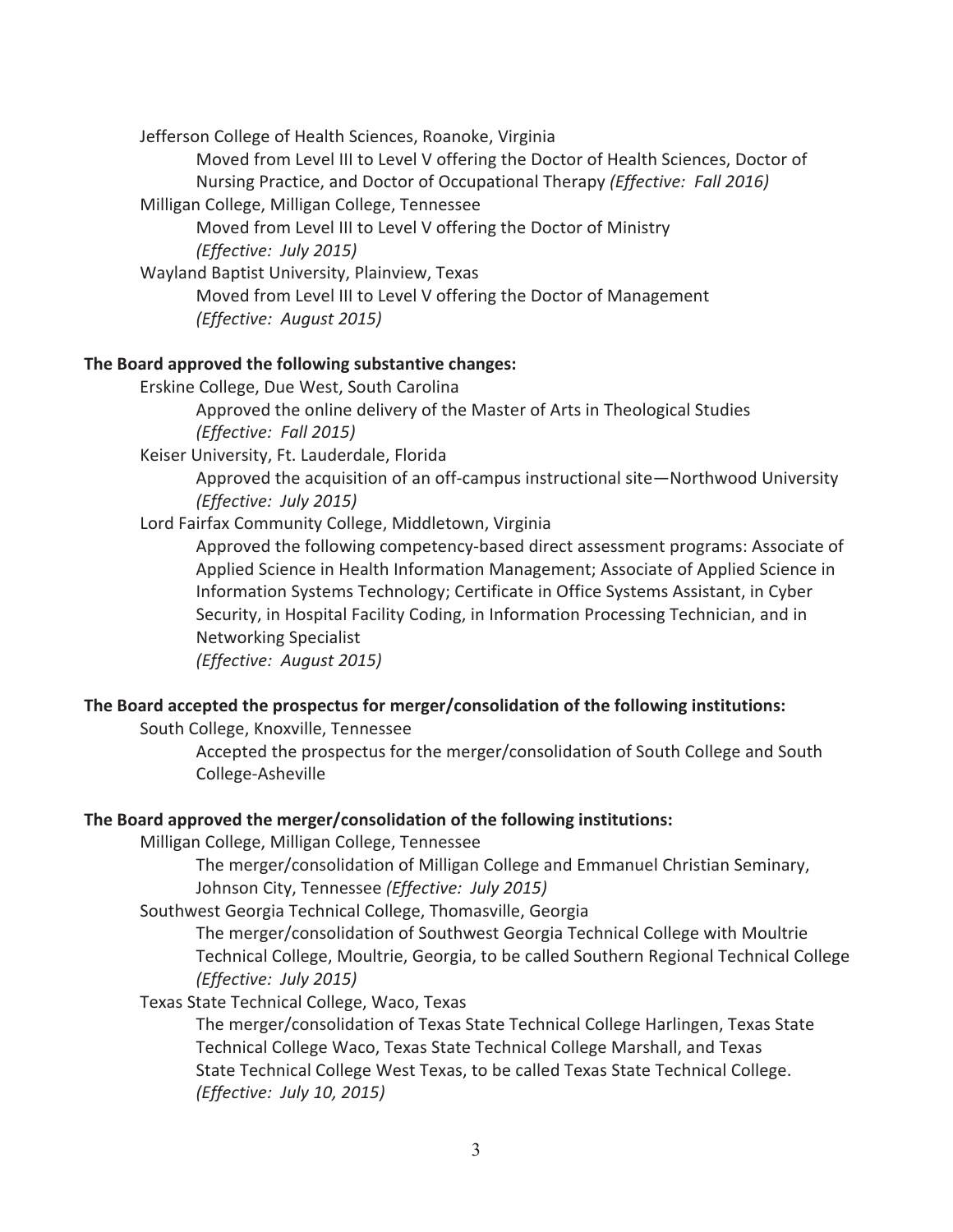## **The Board continued the accreditation of the following institutions after a Substantive Change Committee conducted an on-site review of a previously approved change:**

Asbury University, Wilmore, Kentucky

Review of the Educational Specialist (Ed.S.) in Principal

Preparation/Instructional/Educational Leadership program

Cedar Valley College, Lancaster, Texas

Review of an off-campus instructional site: Kathlyn Joy Gilliam Academy, Dallas, Texas Coastal Carolina University, Conway, South Carolina

Review of membership at Level V, offering the Ph.D. in Marine Science: Coastal and Marine Systems Science

Duke University, Durham, North Carolina

 (1) Review of Master of Management Science, Master of Science in Global Health, Master of Science in Medical Physics, and undergraduate study abroad courses offered at the off-campus instructional site in Kunshan, China, and (2) Review of the joint degree agreement with the National University of Singapore for the Doctor of Medicine offered at an off-campus instructional site in Singapore. The review was conducted as part of the Fifth-Year Interim Report.

El Paso County Community College District, El Paso, Texas

 Review of 12 off-campus instructional sites offering dual enrollment: El Paso High School, El Paso; Canutillo High School, Canutillo; Cathedral High School, El Paso; Coronado High School, El Paso; Hanks High School, El Paso; and Eastwood High School, El Paso. The Committee also recommended approval of The Center for Career and Technology Education, an off-campus instructional site located in El Paso, Texas.

## Florida Southern College, Lakeland, Florida

 Review of membership at Level V offering the Ed.D. in Educational Leadership Galveston College, Galveston, Texas

Review of a dual enrollment off-campus instructional site: Ball High School, Galveston, Texas

George Mason University, Fairfax, Virginia

Review of a branch campus: Songdo Campus, Incheon, Korea

Haywood Community College, Clyde, North Carolina

Review of the following off-campus instructional site conducted as part of the Fifth-Year Interim Report: Pisgah High School, Canton, North Carolina

Henderson Community College, Henderson, Kentucky

Review of an off-campus instructional site: Herron Center, Morganfield, Kentucky Jefferson State Community College, Birmingham, Alabama

Review of the following off-campus instructional sites: Chilton-Clanton Center, Clanton, Alabama and St. Clair-Pell City Center, Pell City, Alabama

Kilgore College, Kilgore, Texas

Review of the following off-campus instructional site conducted as part of the Fifth-Year Interim Report: Hallsville High School, Hallsville, Texas

King University, Bristol, Tennessee

Review of membership at Level V offering the Doctor of Nursing Practice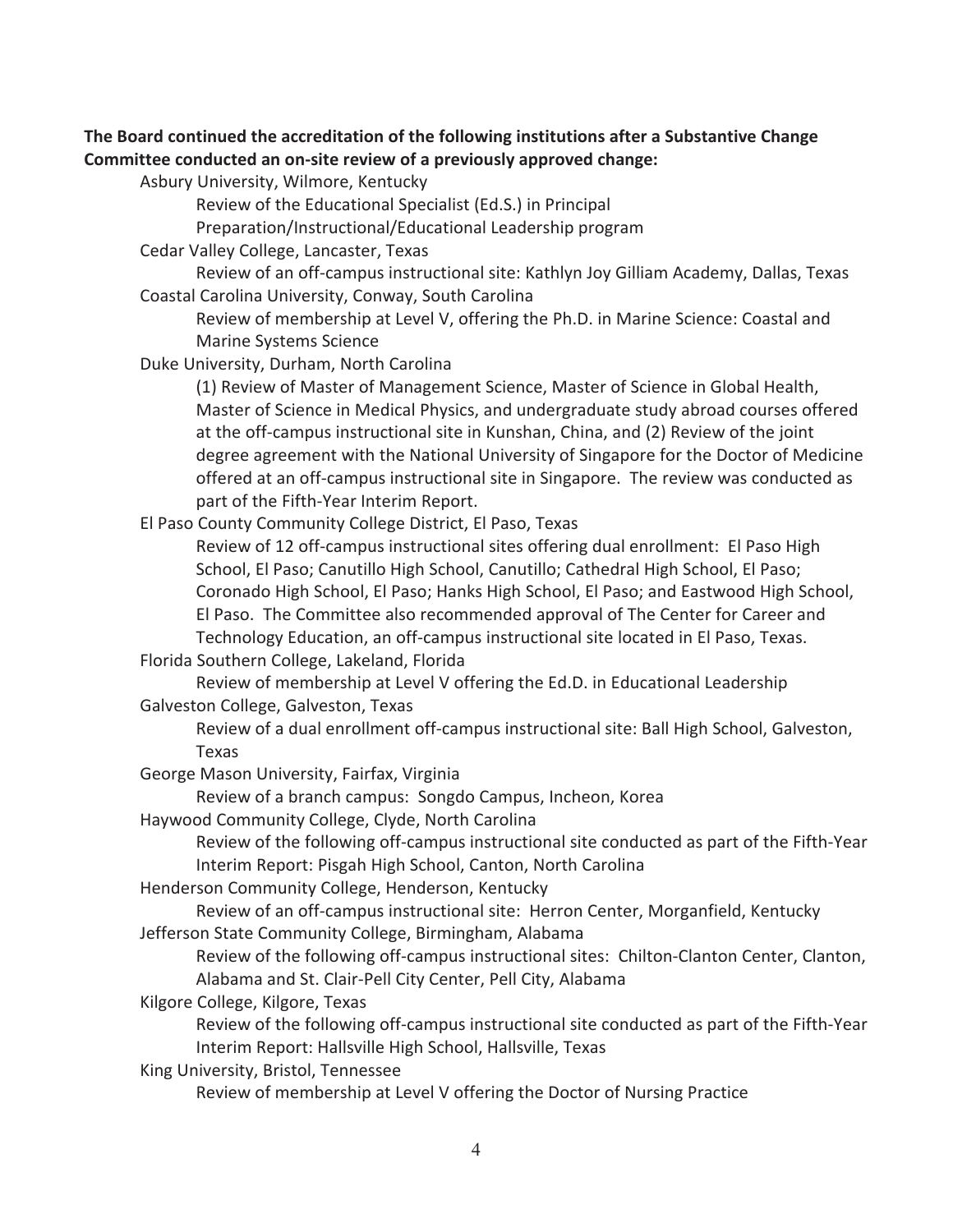Mary Baldwin College, Staunton, Virginia

 Review of membership at Level V offering the Doctor of Physical Therapy and the Doctor of Occupational Therapy at an off-campus instructional site located in Fisherville, Virginia

Palm Beach Atlantic University, West Palm Beach, Florida

Review of the following off-campus instructional site: Memorial Presbyterian Church, West Palm Beach, Florida

Pasco-Hernando State College, New Port Richey, Florida

 Review of a new branch campus: The Porter Campus at Wiregrass Ranch in Wesley Chapel, Florida

River Parishes Community College, Gonzales, Louisiana

Review of the following Louisiana off-campus instructional sites conducted as part of the Fifth-Year Interim Report: Lutcher High School, Lutcher; St. James High School, St. James; St. James Science and Math Academy, Vacherie; and St. James Career and Technology Center, Lutcher

Rappahannock Community College, Glenns, Virginia

Review of the following Virginia off-campus instructional sites conducted as part of the Fifth-Year Interim Report: King George High School, King George; Kilmarnock Center, Kimarnock; Gloucester High School, Gloucester; Bridging Communities Regional Career Technical Center, New Kent; Lancaster High School, Lancaster; Mathews High School, Mathews; and West Point High School, West Point

Rollins College, Winter Park, Florida

 Review of membership at Level V offering the Executive Doctorate in Business Administration

South Florida State College, Avon Park, Florida

 Review of the Bachelor of Science in Nursing and the Bachelor of Science in Elementary Education

Southeastern Technical College, Vidalia, Georgia

 Review of program expansion to include the Associate of Science in Nursing program Southeastern University, Lakeland, Florida

Review of (1) membership at Level V offering the Doctor of Education and (2) the Bachelor of Science in Nursing

Southwestern Assemblies of God University, Waxahachie, Texas

Review of membership at Level V offering the Doctorate of Ministry in Leadership and Creative Communication

Texas State Technical College Marshall, Marshall, Texas

 Review of an off-campus instructional site: Texas State Technical College North Texas Center, Red Oak, Texas

Texas Wesleyan University, Fort Worth, Texas

 Review of the following off-campus instructional sites where the Master of Science in Nurse Anesthesia is offered to students via two-way interactive video: (1) On-Site Reviews— Miami Valley Hospital, Dayton, Ohio; St. Elizabeth Medical Center & Bethesda North Hospital and Good Samaritan Hospital, Edgewood, Kentucky; Mobile Infirmary Medical Center, Mobile, Alabama; (2) Virtual Reviews—Stormont-Vail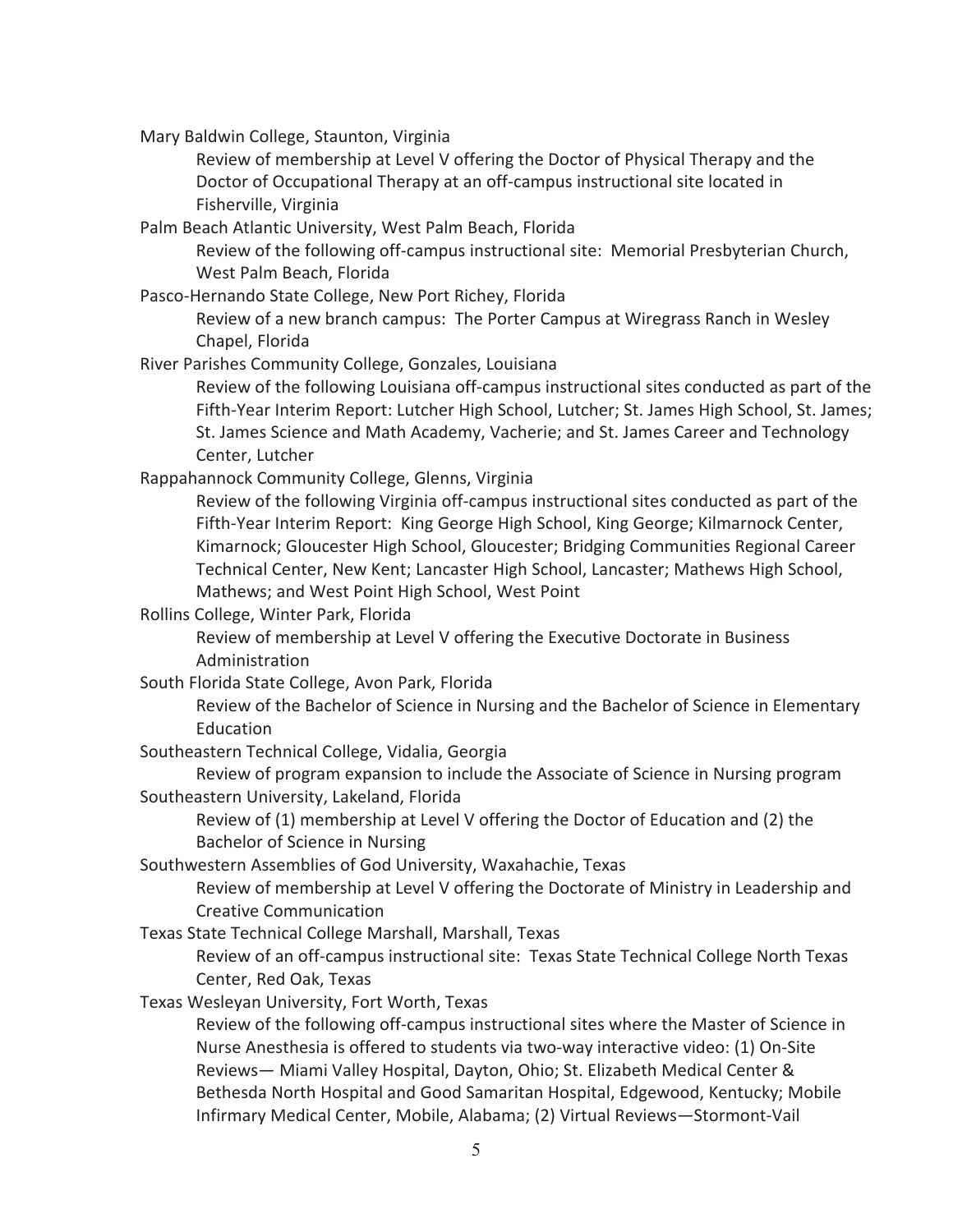Healthcare, Topeka, Kansas; St. Alexius Medical Center, Bismarck, North Dakota; Arrowhead Regional Medical Center, Colton, California; and Denver Health Medical Center and University of Colorado Medical Center, Englewood, Colorado Truett-McConnell College, Cleveland, Georgia Review of membership at Level III offering the Master of Arts in Theology Wayland Baptist University, Plainview, Texas Review of the following off-campus instructional sites conducted as part of the Fifth-Year Interim Report: Doyon Facility, Fairbanks, Alaska; Alamo University Center, Live Oak, Texas; San Antonio Campus at the University Center at Harlingen, Harlingen, Texas; and Valley Baptist Mission Education Center, Harlingen, Texas Western Piedmont Community College, Morganton, North Carolina Review of an off-campus instructional site: Foothills Higher Education Center, Morganton, North Carolina

#### **SANCTIONS AND OTHER NEGATIVE ACTIONS**

*For further information regarding SACSCOC Board sanctions, see the Commission's policy "Sanctions, Denial of Reaffirmation, and Removal from Membership." Also, for the specific standard or requirement cited below, refer to SACSCOC's* Principles of Accreditation: Foundations for Quality Enhancement*. Both documents can be found on the Commission's website at http://www.sacscoc.org*.

## **The Board denied approval to offer educational programs at a new or more advanced degree level for the following member institutions:**

Middle Georgia State College, Macon, Georgia

Denied approval of membership at Level III to offer the Master of Information Technology. The institution did not provide an acceptable plan and supporting documentation to ensure that it has the capability to comply with the following standards as they relate to the substantive change: Comprehensive Standard 3.3.1.1 (Institutional Effectiveness: educational programs to include student learning outcomes), Comprehensive Standard 3.6.4 (Post –baccalaureate program requirements), and Comprehensive Standard 3.7.1 (Faculty competence) of the *Principles of Accreditation*.

#### **The Board denied approval of substantive change for the following member institutions:**

The Art Institute of Atlanta, Atlanta, Georgia

Denied approval of the following baccalaureate programs: Bachelor of Fine Arts in Professional Writing for Creative Arts, Bachelor of Arts in Instructional Technology and Design, Bachelor of Arts in Marketing and Entertainment Management, and Bachelor of Science in Software Development for Creative Technologies. The institution did not provide an acceptable plan and supporting documentation to ensure that it has the capability to comply with the following standards as they relate to the substantive change: Comprehensive Standard 3.3.1.1 (Institutional Effectiveness: educational programs, to include student learning outcomes), Comprehensive Standard 3.4.11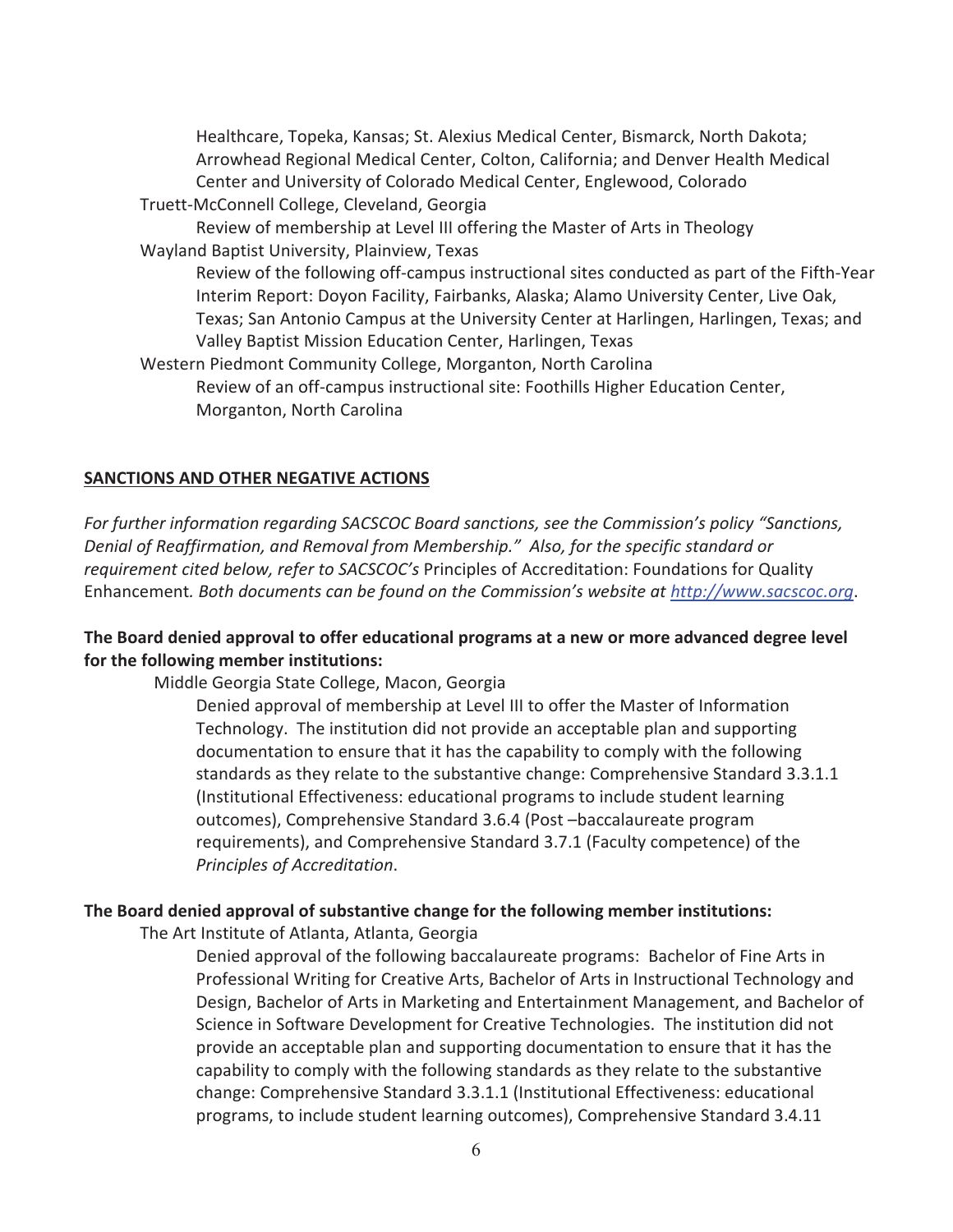(Academic program coordination), Comprehensive Standard 3.5.4 (Terminal degrees of faculty), Comprehensive Standard 3.7.1 (Faculty competence), Comprehensive Standard 3.10.1 (Financial stability), and Comprehensive Standard 3.11.3 (Physical facilities) of the *Principles of Accreditation*.

The Art Institute of Houston, Houston, Texas

Denied approval of the following baccalaureate programs: Bachelor of Science in Marketing and Entertainment Management, Bachelor of Science in Instructional Technology and Design, and the Bachelor of Science in Software Development for Creative Technologies. The institution did not provide an acceptable plan and supporting documentation to ensure that it has the capability to comply with the following standards as they relate to the substantive change: Comprehensive Standard 3.3.1.1 (Institutional Effectiveness: educational programs, to include student learning outcomes), Comprehensive Standard 3.4.11 (Academic program coordination), Comprehensive Standard 3.5.4 (Terminal degrees of faculty), Comprehensive Standard 3.7.1 (Faculty competence), and Comprehensive Standard 3.10.1 (Financial stability) of the *Principles of Accreditation*.

Bryan College, Dayton, Tennessee

Denied approval of a waiver of Comprehensive Standard 3.5.2 (Institutional credits for a degree) to teach out students from Tennessee Temple University, an institution not accredited by SACSCOC with a scheduled closing of June 2015. The institution did not provide an acceptable plan and supporting documentation to ensure that it has the capability to comply with the following standard as it relates to the substantive change: Comprehensive Standard 3.5.2 (Institutional credits for a degree) of the *Principles of Accreditation*.

ECPI University, Virginia Beach, Virginia

Denied approval to acquire the Bachelor of Science in Nursing program and a branch campus from Remington College in Lake Mary, Florida. The institution did not provide an acceptable plan and supporting documentation to ensure that it has the capability to comply with the following standards as they apply to the substantive change: Comprehensive Standard 3.3.1.1 (Institutional Effectiveness: educational programs, to include student learning outcomes), Comprehensive Standard 3.4.3 (Admissions policies), Comprehensive Standard 3.4.4 (Acceptance of academic credit), and Comprehensive Standard 3.7.1 (Faculty competence) of the *Principles of Accreditation*. Miami International University of Art & Design, Miami, Florida

 Denied approval of the following baccalaureate programs: (1) Bachelor of Fine Arts in Professional Writing for Creative Arts, (2) Bachelor of Science in Instructional Technology and Design, (3) Bachelor of Science in Marketing and Entertainment Management, and (4) Bachelor of Science in Software Development for Creative Technologies. The institution did not provide an acceptable plan and supporting documentation to ensure that it has the capability to comply with the following standards as they relate to the substantive change: Comprehensive Standard 3.3.1.1 (Institutional Effectiveness: educational programs, to include student learning outcomes), Comprehensive Standard 3.4.11 (Academic program coordination), Comprehensive Standard 3.5.4 (Terminal degrees of faculty), Comprehensive Standard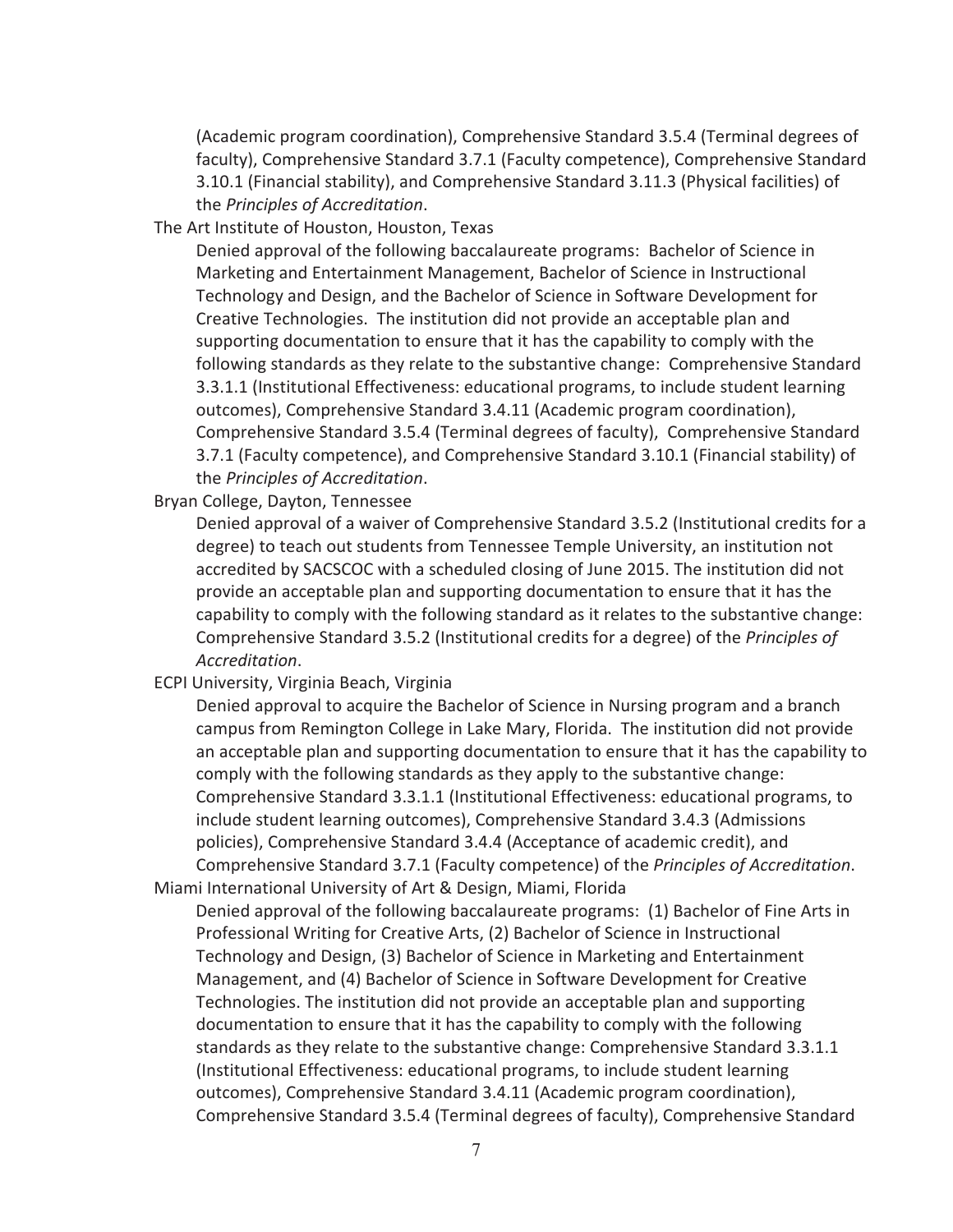3.7.1 (Faculty competence), and Comprehensive Standard 3.10.1 (Financial stability) of the *Principles of Accreditation.*

Shorter University, Rome, Georgia

 Denied approval of a waiver of Comprehensive Standard 3.5.2 (Institutional credits for a degree) to teach out students from Tennessee Temple University, an institution not accredited by SACSCOC, with a scheduled closing of June 2015. The institution did not provide an acceptable plan and supporting documentation to ensure that it has the capability to comply with the following standard as it relates to the substantive change: Comprehensive Standard 3.5.2 (Institutional credits for a degree) of the *Principles of Accreditation*.

South University, Savannah, Georgia

Denied approval of the following baccalaureate programs: (1) Bachelor of Fine Arts in Professional Writing for Creative Arts to be offered at Art Institute of Dallas, (2) Bachelor of Arts in Instructional Technology and Design to be offered at the Art Institute of Dallas, (3) Bachelor of Arts in Marketing and Entertainment Management to be offered at the Art Institute of Dallas, and (4) Bachelor of Science in Software Development for Creative Technologies to be offered at the Art Institute of Dallas. The institution did not provide an acceptable plan and supporting documentation to ensure that it has the capability to comply with the following standards as they relate to the substantive change for the approval: Comprehensive Standard 3.5.4 (Terminal degrees of faculty), and Comprehensive Standard 3.10.1 (Financial stability) of the *Principles of Accreditation*.

## **The Board continued the accreditation of the following institutions and placed them on Warning:**

St. Catharine College, St. Catharine, Kentucky

For 12 months for failure to comply with Core Requirement 2.11.1 (Financial resources and stability), Comprehensive Standard 3.10.1 (Financial stability), Comprehensive Standard 3.10.2 (Financial aid audits), Comprehensive Standard 3.13.3 (Policy compliance: Complaint procedures against SACSCOC or its accredited institutions), and Federal Requirement 4.7 (Title IV program responsibilities) of the *Principles of Accreditation*.

Tuskegee University, Tuskegee, Alabama

For 12 months for failure to comply with Core Requirement 2.2 (Governing board), Comprehensive Standard 3.3.1.1 (Institutional effectiveness: educational programs), Comprehensive Standard 3.4.11 (Academic program coordination), Comprehensive Standard 3.10.1 (Financial stability), Comprehensive Standard 3.10.2 (Financial aid audits), Comprehensive Standard 3.13.3 (Policy compliance: Complaint procedures against SACSCOC or its accredited institutions), Federal Requirement 4.1 (Student achievement), and Federal Requirement 4.7 (Title IV program responsibilities) of the *Principles of Accreditation*.

Virginia State University, Petersburg, Virginia

For six months for failure to comply with Core Requirement 2.8 (Faculty), Comprehensive Standard 3.4.11 (Academic program coordination), Comprehensive Standard 3.10.2 (Financial aid audits), Federal Requirement 4.5 (Student complaints),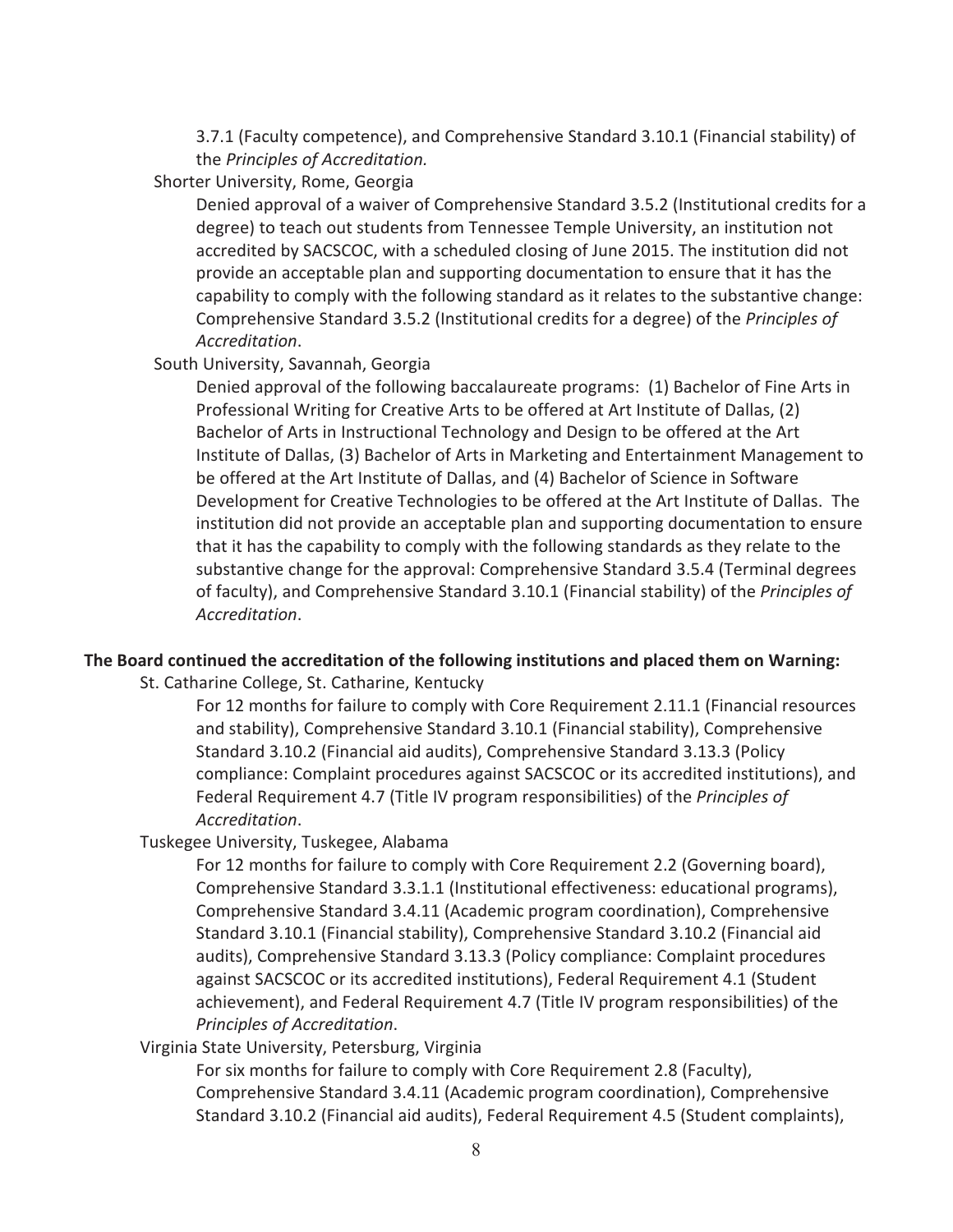and Federal Requirement 4.7 (Title IV program responsibilities) of the *Principles of Accreditation.* 

## **The Board continued the accreditation of the following institutions and continued them on Warning:**

Alabama State University, Montgomery, Alabama

For 12 months for failure to comply with Comprehensive Standard 3.10.1 (Financial stability), Comprehensive Standard 3.10.3 (Control of finances), Comprehensive Standard 3.10.4 (Control of sponsored research/external funds) and Federal Requirement 4.7 (Title IV program responsibilities) of the *Principles of Accreditation.* 

Allen University, Columbia, South Carolina

For six months for failure to comply with Core Requirement 2.2 (Governing board), Core Requirement 2.11.1 (Financial resources and stability), Comprehensive Standard 3.10.1 (Financial stability), Comprehensive Standard 3.10.3 (Control of finances), and Comprehensive Standard 3.10.4 (Control of sponsored research/external funds) of the *Principles of Accreditation.* 

Kentucky Wesleyan College, Owensboro, Kentucky

For 12 months for failure to comply with Core Requirement 2.11.1 (Financial resources and stability), Comprehensive Standard 3.10.1 (Financial stability), and Comprehensive Standard 3.10.3 (Control of finances) of the *Principles of Accreditation*.

## **The Board continued the accreditation of the following institution and placed it on Probation:**

The University of North Carolina at Chapel Hill, Chapel Hill, North Carolina

For 12 months for failure to comply with Principle 1.1 (Integrity), Core Requirement 2.7.2 (Program content), Comprehensive Standard 3.2.11 (Control of intercollegiate athletics), Comprehensive Standard 3.4.9 (Academic support services), Comprehensive Standard 3.7.4 (Academic freedom), Comprehensive Standard 3.7.5 (Faculty role in governance), and Federal Requirement 4.7 (Title IV program responsibilities) of the *Principles of Accreditation*. The Committee authorized a Special Committee to visit the institution.

## **The Board continued the accreditation of the following institution and continued it on Probation:**

Louisiana College, Pineville, Louisiana

For six months for failure to comply with Comprehensive Standard 3.2.4 (External influence) of the *Principles of Accreditation*.

## **The Board continued accreditation for Good Cause and placed the following institutions on Probation:**

## Bauder College, Atlanta, Georgia

For 12 months for failure to comply with Comprehensive Standard 3.10.1 (Financial stability) of the *Principles of Accreditation*. The Committee authorized a Special Committee to visit the institution.

## Bluefield College, Bluefield, Virginia

For 12 months for failure to comply with Comprehensive Standard 3.3.1.1 (Institutional effectiveness: educational programs) and Comprehensive Standard 3.3.1.3 (Institutional